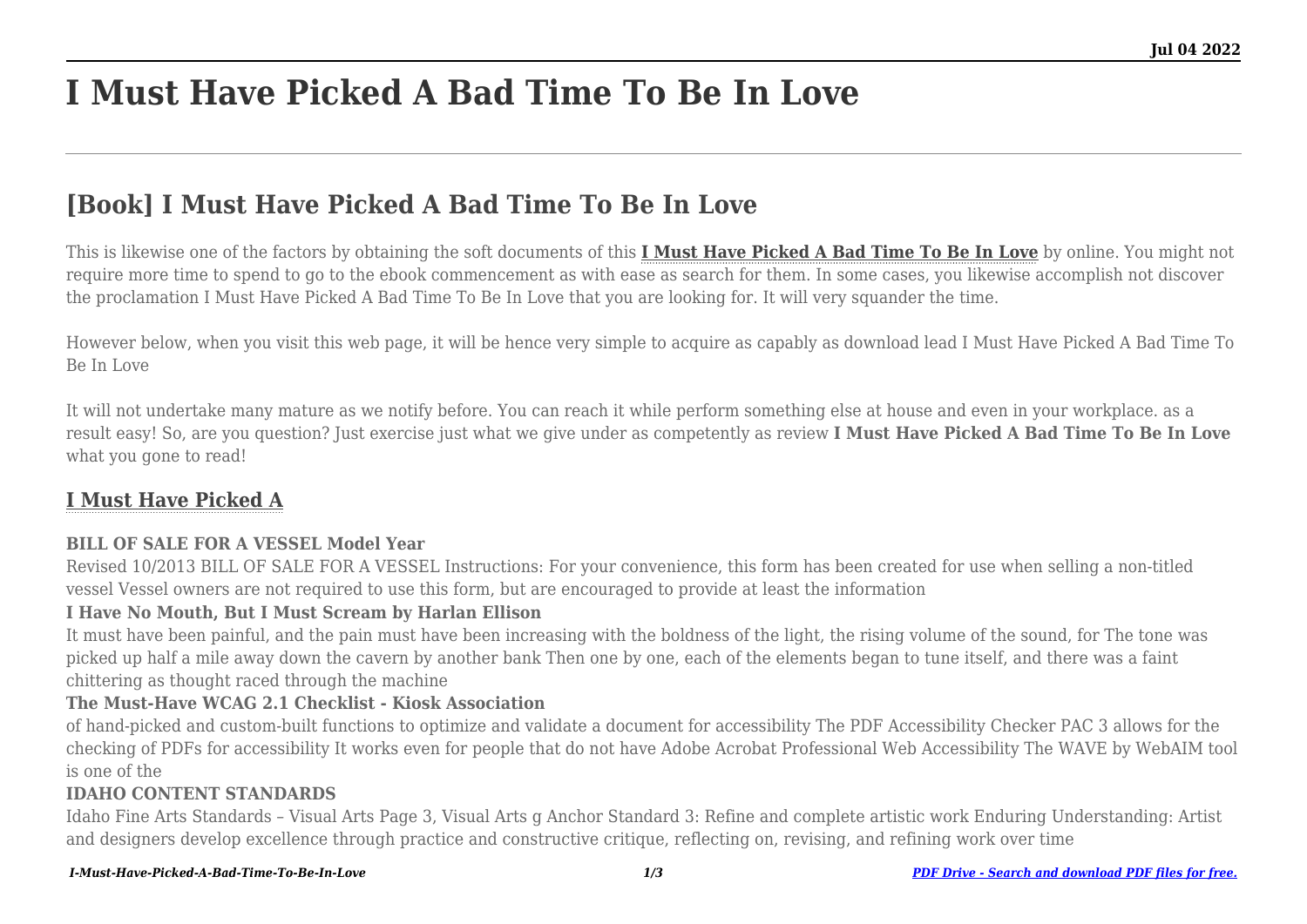#### **Natural Farming: Fermented Plant Juice - University of Hawaiʻi**

ing organic and permaculture methods, have met with varying levels of success Korean Natural Farming (KNF) is a sustainable system developed by Master Han Kyu Cho of the Janong Natural Farming Institute in South Korea, based on generations of sustainable farming methods practiced in Japan, China, and Korea KNF optimizes the produc -

#### **Time-dependent perturbation theory - University of Cambridge**

122 TIME-DEPENDENT PERTURBATION THEORY 142 where the term n = 0 translates to I Note that the operators V I(t) are organised in a timeordered sequence, with t 0 ≤ t n ≤ t n−1 ≤···t 1 ≤ tWith this understanding, we can write this expression more compactly as

#### **Maximizing the Nutritional Value of Fruits and Vegetables**

glucosinolates, may also have nutritional value While many fruits and vegetables are consumed primarily in their fresh state, some produce such as tomatoes, snap beans, corn, peaches, nectarines, and pineapples are also consumed to a significant degree in their processed state Table 1 lists percapita consumption of selected

#### **Specimen for Letter Writing - CISCE**

I have now picked up health and have requested my teachers to give me some extra assignments I also plan to do group study with some of the other boarders of my class I know that you are very disappointed with my half yearly report that you must have received last week I am truly sorry for a poor performance and I am feeling very

#### **U.S. DEPARTMENT OF E F S American Rescue Plan Act of 2021 …**

An SEA must award the funds within one year of receiving them, which will be April through June 2021, depending on an SEA's award date An SEA must award the funds within one year of receiving them, which will be January 2022 With respect to making local educational agency (LEA) subgrants (90% of the total ARP ESSER allocation), the SEA

#### **If You Choose Not to Vaccinate Your Child, Understand the …**

fully vaccinated before medical staf have contact with your child or your family members They need to know that your child may have a vaccinepreventable disease so that they can treat your child correctly as quickly as possible Medical staf also can take simple precautions to prevent diseases from spreading to others if they know ahead of

#### **OMB CONTROL NO. 1405-0129 U.S. Department of State …**

includes all of the information on this form This form or the written statement must be notarized If the required consent is not submitted, the child may not be eligible for a US passport For children under the age of 16: Both legal parents/legal guardians must apply for the passport with the child or the legal

#### **Chicago Moves is a financial assistance program aimed at …**

By applying to this program, you have the opportunity to receive a \$150 prepaid gas card or a \$50 prepaid transit card Applications for Chicago Moves will open on April 27, 2022, and cards will be distributed every month from May through September Deadlines for each lottery will be on the 1st of the month from May-September

#### **For assistance using this map, contact the park. Enchanted …**

• Campsite must be kept clean; all trash must be picked up before you leave If you believe you have been discriminated against by TPWD, please contact TPWD, 4200 Smith School Road, Austin, TX 78744, or the US Fish and Wildlife Service, Office for Diversity and Workforce Management,